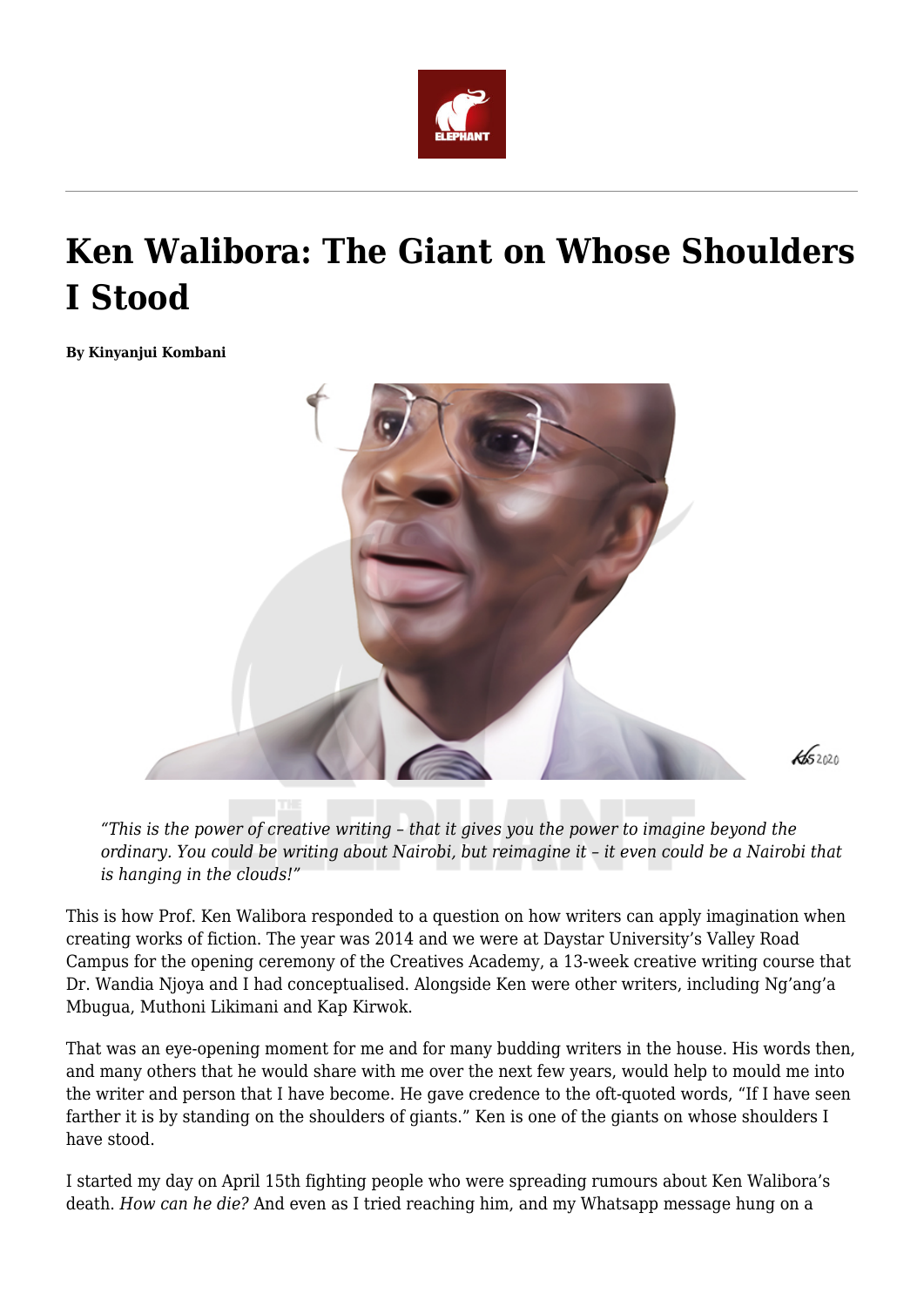single grey tick, I could not stop the cloud of trepidation that loomed large over the day.

Like many others who are my age, I was first introduced to Ken through his work as a writer and newscaster. His time as a newscaster, together with Swaleh Mdoe, revolutionised Kiswahili news reading. He would pause in between sentences, lending gravitas to his every pronouncement.

The first time I met him in person was at the Acacia Publishers offices around 2003. I was an intern there, serving as an editorial assistant. I was poring through a manuscript and, suddenly, there he was, walking towards me in an immaculate shiny grey suit. He smiled and nodded at me, then turned towards publisher Jimmi Makotsi's office. I was, as you would expect, frozen in the moment, unable to acknowledge his greeting. Still, being in the presence of such a man did wonders for my morale, and my resolve to be a successful writer – if only to afford such a magnificent suit myself.

It ten years before we would meet again. In between, we exchanged emails – mostly from me "shooting my shot" by pitching my novel, *The Last Villains of Molo*. He was extremely measured in his comments. For instance, I once asked him, in response to his critique of KW Wamitila's book, whether African writing was apolitical, and he responded:

"*My conception of politics is very broad. In my view politics is ubiquitous and affects and afflicts everyone and everything. In that sense even romance is political. Think about Romeo and Juliet and how behind the tragic love affair there is a bitter family feud (read politics). So you cannot afford to be apolitical. It is impossible in my conception of politics in terms of power relations. Of course I stand to be corrected."*

The Kenyan literary scene is dominated by two camps. On the one side, we have the old guard who deal with coloniality of power – those who feel that African literature is defined by the works of Ngugi wa Thiong'ó and Chinua Achebe and who have no love for the newcomers. On the other side, we have the Kwani? Generation of contemporary African fiction that came to challenge the status quo. In between lie the rest of us – who do not fit in either of the two camps.

It was in trying to bring together all these groups that my path and Ken's merged when he came back to Kenya from the USA. We had a chance meeting and I outlined some of my plans. He helped me articulate and refine what I wanted to do, and in 2013, thirteen authors across the literature divide came together at The Junction mall in Nairobi for the first meet-and-greet, dubbed the "Authors Buffet". Some of the notable participants were the late Binyavanga Wainaina, John Sibi-Okumu, Stanley Gazemba and Muthoni Likimani.

Ken kept me accountable, and kept on asking: "What next? Getting authors together for a day is good, but is it good enough?" He did his prodding in his characteristically soft but very deliberate tone, telling me I had no option but to do better.

In 2014 we teamed up with Daystar University for the Creative Academy. The idea was to build a course designed for writers by writers. Ken's topics at the class were always insightful and brilliant. He was unapologetic in his fight for the adoption of Kiswahili literature in all classrooms and lecture halls.

His own story gave hope to a lot of budding writers. Like many other writers, he faced rejection – his book, *Siku Njema*, was rejected twice because publishers did not want to bet resources on an unknown name. It was published after a ten-year wait, and ended up being used in the school curriculum from 1998 to 2003 and later at A-level in Uganda.

This opened the floodgates of success. In the Ugandan curriculum, it was replaced by his other novel, *Kufa Kuzikana*. His other work that have been included in the curriculum are: *Damu Nyeusi*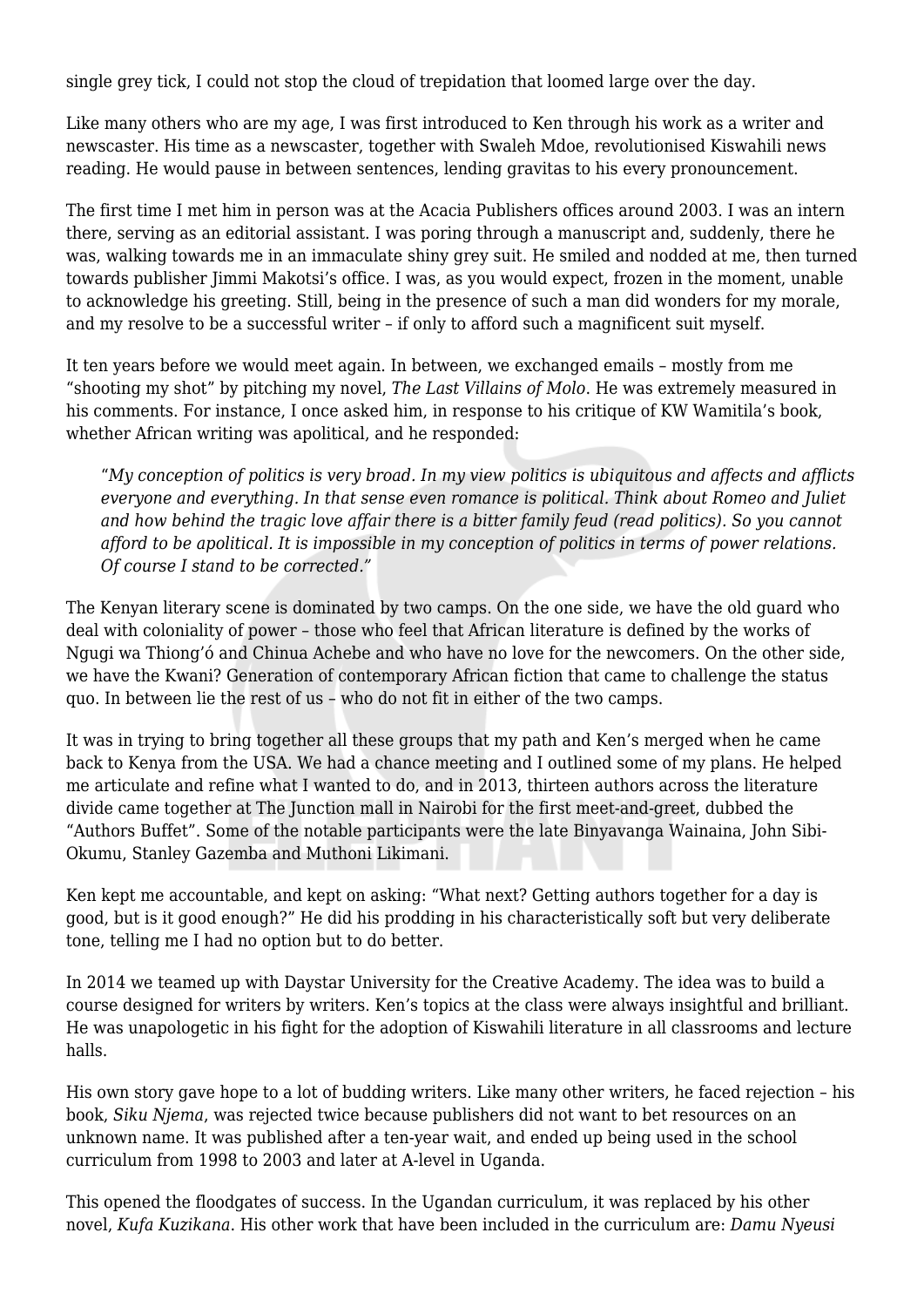*na Hadithi Zingine* (a collection of short stories co-edited with Said A. Mohamed), and *Kidagaa Kimemwozea*. If you asked him how many copies of his books he had sold, he would reply with a wry smile and say, "*Nyingi*" (many).

Yet, to try and limit Ken Walibora's achievements to Kiswahili literature is to do injustice to the man's intellect.

It is very hard to box Ken Walibora into a genre – he had mastery in Kiswahili and English writing, and was equally at ease with fiction and non-fiction critical essays. The professor, armed with a firstclass Bachelor of Arts degree in Literature and Swahili Studies from the University of Nairobi, dedicated a lot of time in exploring interests as diverse as the Kiswahili language and literature, translation studies, cultural theory and trauma theory.

Ken had a personal investment in the study of narratives of political imprisonment and prison literature. His book, *Narrating Prison Experience and Human Rights: Self, Society, and Political Incarceration in Africa,* was the product of close to ten years of engagement with narratives of political incarceration, "an engagement that blossomed particularly since my graduate school days at the Ohio State University".

Some of the lectures he gave included titles such as "The quest for the right to being and becoming human in prison poetry" and "Making a case for the oral prison narrative".

He examined the interplay between incarceration and the female condition, focusing on Kenyan freedom fighter Wambui Otieno's narrative in *Mau Mau's Daughter* (1998). He studied the prison poetry of Abdilatif Abdalla, who penned his collection of poems, *Sauti ya Dhiki*, while serving a prison term for sedition during the Jomo Kenyatta regime.

Reflecting on his stint at the state-owned Kenya Broadcasting Corporation, where he could only tell the government's side of the story and knew better than to attempt to talk about the country's human rights record, Ken posited that his work in analysing prison literature was in atonement of "earlier sins of omission".

Ken was passionate about looking out for other writers. Once, I told him about a TV appearance I had made and he asked me if I had referred another writer to the producer. "You cannot appear on TV as a guest writer every day, but the TV station can host a writer every day." This sentiment carried even more weight, as it was delivered in Ken's Kiswahili *sanifu.*

He never missed a book launch or literary event – and whenever he was in attendance, he was fully present, his finger on his chin. His challenge to me is the reason why I appear alongside authors who only write in Kiswahili at the annual Tamasha la Kiswahili (Kiswahili Festival). Our last meeting would have been at Riara School's Book Week finale, at which we were to be co-chief guests. But I missed it because I was travelling out of the country the next day. I shall always regret that.

Now that he is gone, I am reflecting on how Ken easily morphed from a childhood hero to an acquaintance to a friend – from "Prof" to "Kaka". He never used our age gap to lord it over me – giving me a great opportunity to reverse-mentor him. He was quick to act on advice and did not shy away from seeking help. For example, when he complained that there wasn't a central source of information about him and I recommended that he should have a website, we had [kenwalibora.co.ke](https://www.kenwalibora.co.ke/) up in a week.

One of the things he insisted on having on the website were the words of Martin Luther King Jr.: "I have decided to stick with love. Hate is too great a burden to bear."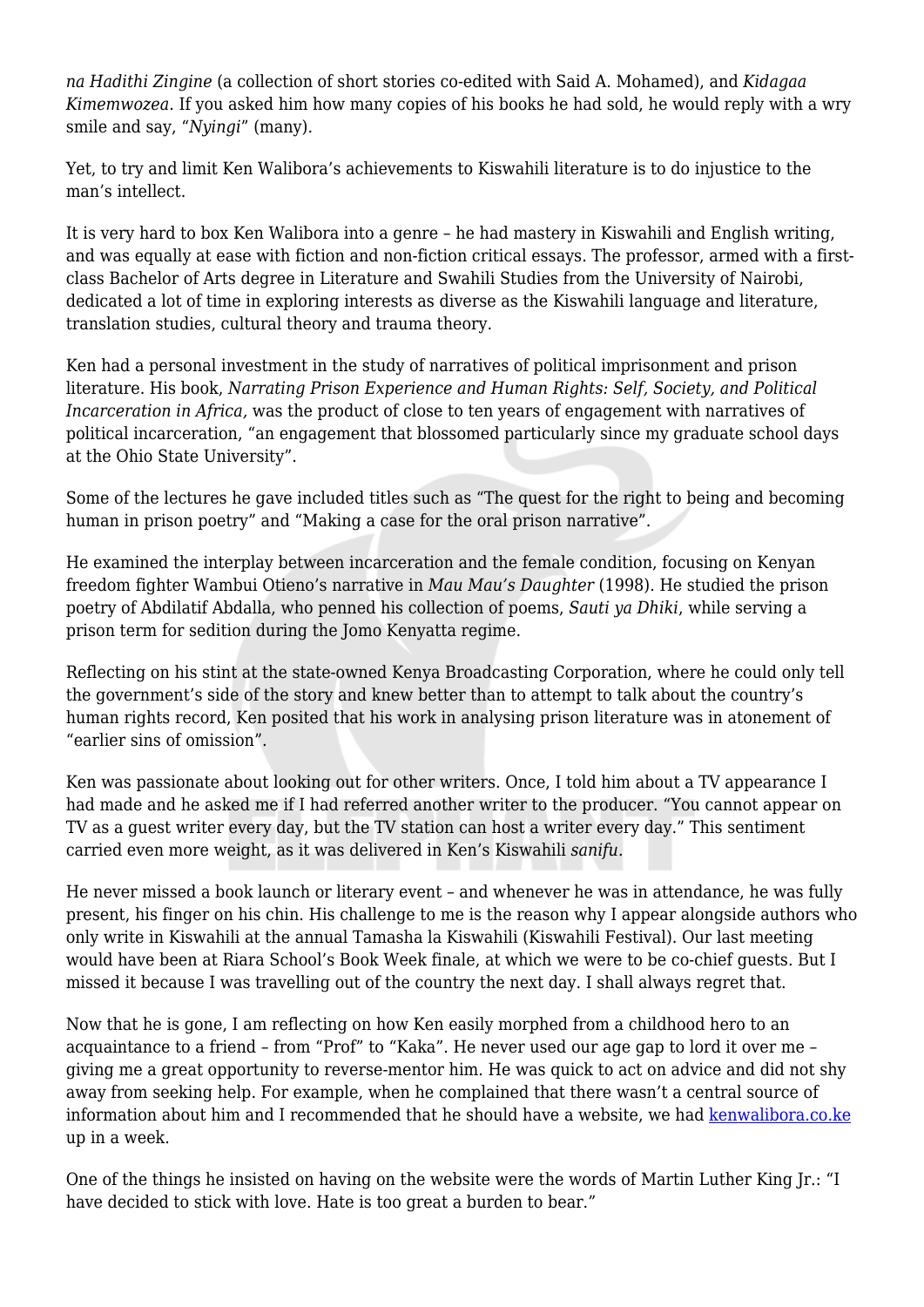His profile on the site describes him perfectly:

"*First and foremost, I see myself as a creative writer, then a literary and cultural studies scholar and lastly as a Kiswahili media expert. Kiswahili is my language of choice in writing creative works, although some of my critical and academic engagements are necessarily in English. If I had all the time in the world, I would be writing and reading Great Books only, of which the Bible is foremost. I am an avid reader and good keen observer and patient listener."*

Ken was one of the first people I told about my relocation from Kenya, and his response, in addition to "*Hongera!",* was, "Go out there, learn all you can, then come back and make us better."

And once again, the bane of procrastination has come to hit us hard. There were dozens of things that we had planned to do: a literary caravan with Longhorn Publishers, featuring writers and their set books; a Kiswahili Literature podcast; and an online Creatives' Academy course.

We had talked about translating each other's work into Kiswahili and English. In the spirit of *"wacha tutaongea"* (we shall talk more), this will now not come to pass. He had challenged me to match his collection of 40-plus books so that we can be even enough to do the collaborative translations – which was going to be hard because he would not agree to pause his own writing to allow me to catch up!

But it was not all chit chat for Ken. He had a keen interest in translating African literature. "Africa, the world's second largest continent, speaks over 2,000 languages, but rarely translates itself," he moaned in the opening statement of his critique of Kahaso and Mbwele's Swahili translation of Ferdinand Oyono's *Houseboy*. Aside from the translation of his award-winning *Ndoto ya America*, he worked on Kiswahili translations of Rayda Jacob's *Guilt* (*Hisia za Hatia*), Jane Katvivi's *White Hands* (*Mikono Myeupe*) and Stanley Onjezani Kenani's *Retraction* (*Kughairi Nia*).

He was also involved in the Kiswahili translation of annual reports for Nation Media Group and Kenya Airways, and most importantly, the Kiswahili translation of Kenya's draft constitution serialised in the *Taifa Leo* in 2003.

The professor leaves us with a massive collection of work. One of his recent pieces is a play, *Mbaya Wetu*, which is a critical look at society and how we are keen to strongly support people from our own community who we know are evil. As we go into 2022 and the attendant politics, it would be a worthwhile read.

Ken opined about his life and work in a [poignant 2018 interview](https://meharalit.wordpress.com/2018/08/27/african-literature-through-the-lens-of-ken-walibora-an-interview/) and left us with this simple advice:

*"…to any one aspiring to write, I would say write in the language of your heart, the language that flows freely for you."*

We should not let the memory of Prof. Ken Walibora fade away. Talk is ongoing to establish a Ken Walibora Literary Award, which we are willing to support to the best of our ability. I will also challenge my author friends to come together for another edition of the Creatives' Academy' in his honour.

Rest easy, Kaka. You came, you saw, you conquered.

From the outpouring of grief that we have seen since his passing, I can tell you, Ken, that you were wrong in the dedication in your book to your "daughter Katila for being the one who will cry when I die". A lot of us are crying, Kaka.